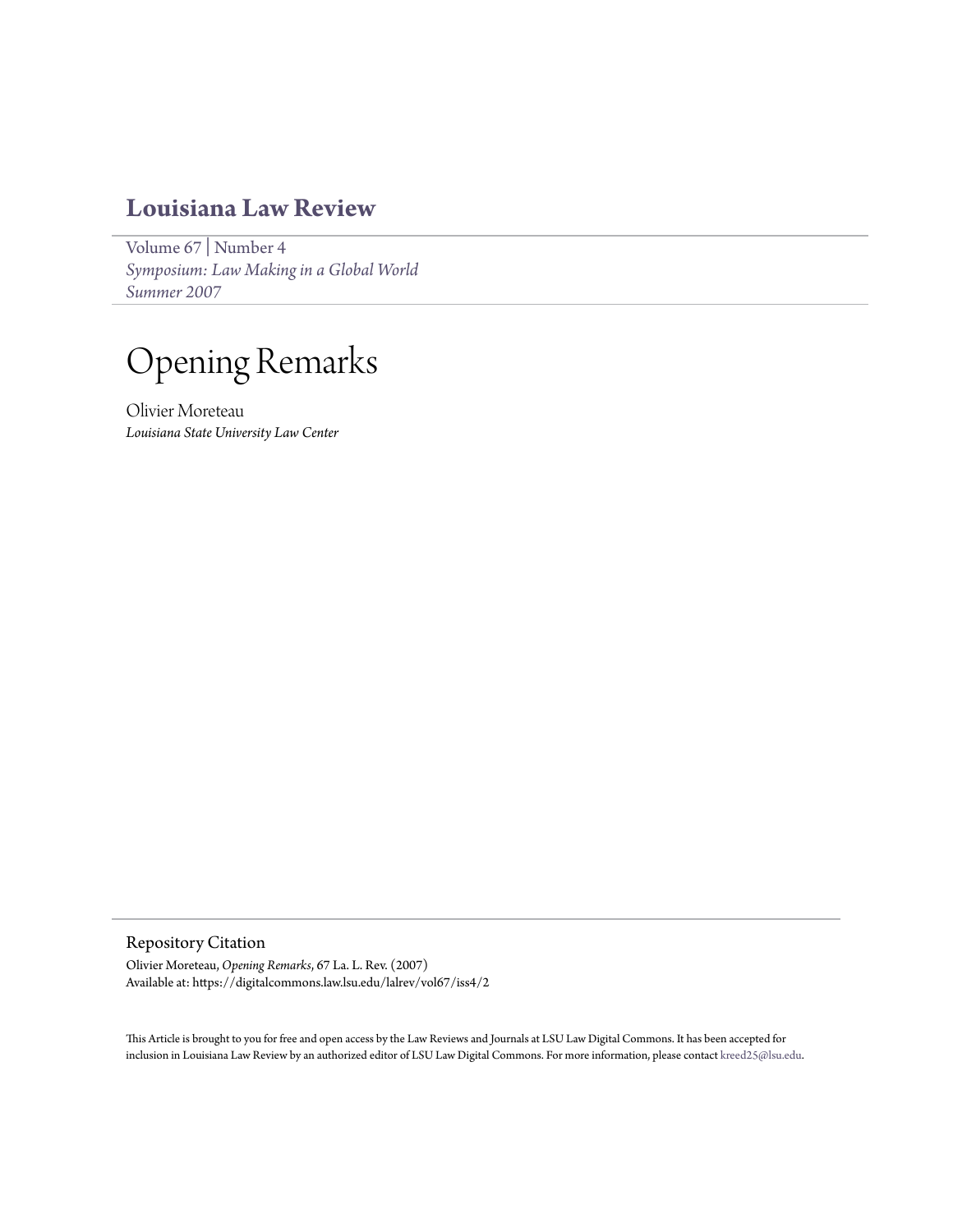## **Opening Remarks**

## *Olivier Moréteau*<sup>\*</sup>

Nearly ten top comparative law scholars from Canada, the United States, and various European countries gathered at the Paul M. Hebert Law Center of Louisiana State University in Baton Rouge, Louisiana, in late January 2007, to try to answer the following question: How far does globalization affect law making? Every contributor to the present volume has had a different experience, sometimes as law maker. Each of them comes from the Western world, with the noticeable exception of our African-European colleague Jacques Vanderlinden. One may comment that this provided only one side of the story, which is largely true, but this was a first-a modest attempt to address a fundamental question, with the hope that larger, more diverse projects would follow.

Some six months after my appointment to the newly created Russell Long Chair of Excellence, my new colleagues Jim Bowers and Bill Corbett suggested that I may help the *Louisiana Law Review* in putting together an international symposium addressing some of the hot subjects debated in comparative law. I agreed to meet with Katie Grissel, in charge of the symposium project for 2007, and I must say that I understood immediately that she was the most suitable person for such a very ambitious project that would leave a mark in the history of the LSU Law Center (particularly its Center of Civil Law Studies) and that of the *Louisiana Law Review.* My task in the present project was limited. I had to find a topic, identify and contact the suitable speakers, and, later on, plan the sequence of presentations and discussions. Everything else, from the practical organization of the symposium to the publication of this rich issue, is the work of an efficient team of editors, with the very receptive administrative help of Vickie Landry.

We needed a theme, and I did not have too much time to think of one. I tried to find a not too technical topic (it would then be difficult to identify the most suitable specialists, thus reducing the pool in an existing contact list) and yet a topic of interest, a broad one where anyone I might contact would have something to say. If the topic were at the cutting edge, all the better. If it were controversial, we could have rich debates.

Copyright 2007, by LOUISIANA LAW REVIEW.

<sup>\*</sup> Professor of Law, Russell B. Long Eminent Scholars Academic Chair, Director of the Center of Civil Law Studies, Paul M. Hebert Law Center, Louisiana State University; Directeur honoraire de l'Institut de Droit Comparé Edouard Lambert, Université Jean Moulin, Lyon, France.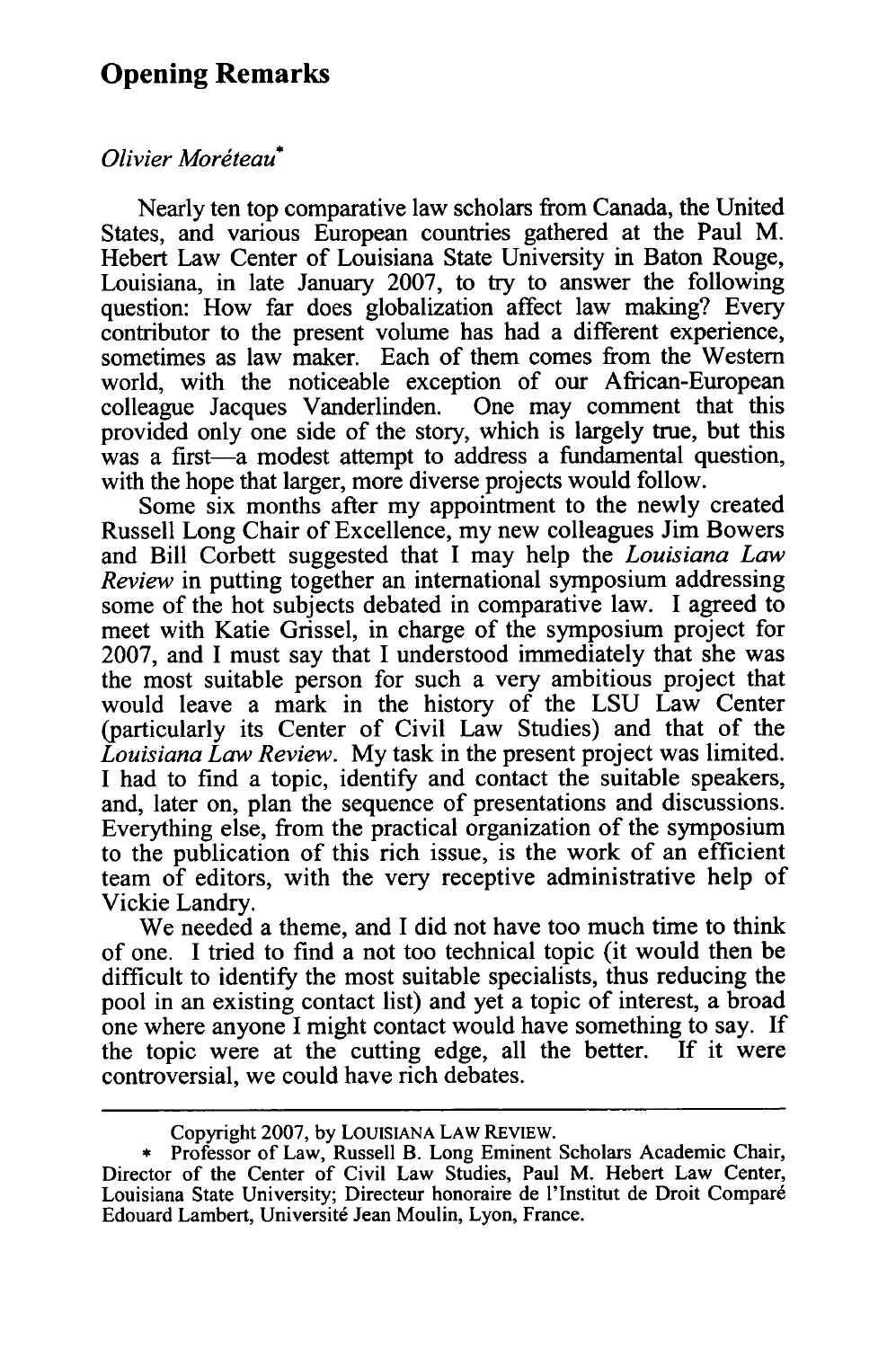How could I think of law making in such a context? This is an antiquated, all too often visited and revisited subject. And yet, many changes that take place in our world are affecting the way we create the law, domestically and internationally. Among these changes, I thought of the following:

- Rapid technological and societal changes keep the legal systems on a permanent move.
- Sophisticated supranational systems, like the European Union, the MERCOSUR, the OHADA, or the World Trade Organization, keep developing.
- Information technology takes a central place in the way we have access to information and exchange information: legislators and judges are informed in no time of changes in neighboring or remote countries.
- Judges, law professors, and influential lawyers meet and exchange with their peers from other countries in all kinds of groups and networks, meeting in person or virtually.

In short, we witness an unprecedented acceleration in the circulation of legal ideas. The high speed Internet generation produces high speed law making. "High Speed Law Making" this could have been a great topic! Yet, I am not sure it would have been inspiring enough to attract the broad array of diverse scholars participating in the present symposium. It may have led to descriptive presentations, with limited room for controversy.

Globalization creates more of a challenge. It triggers passion. It invites thought about the phenomenon itself: What is it? Does it really exist? How do we understand it? How is it perceived here and there, in this and that other context? How far does it influence the way we make the law, domestically or internationally, by legislation or by court decision?

A number of questions were listed on the program, the very questions that were communicated to our speakers:

- Is there a universal conception of justice?
- What about the legitimacy of law makers, whether elected or appointed, whether lawyers or technocrats?
- May the diversity of cultures be ignored or sacrificed on the altar of uniformity or so-called harmony?
- Is there room for pluralism in mass societies?
- May we use old models, should we invent new ones, and can we combine the old and the new?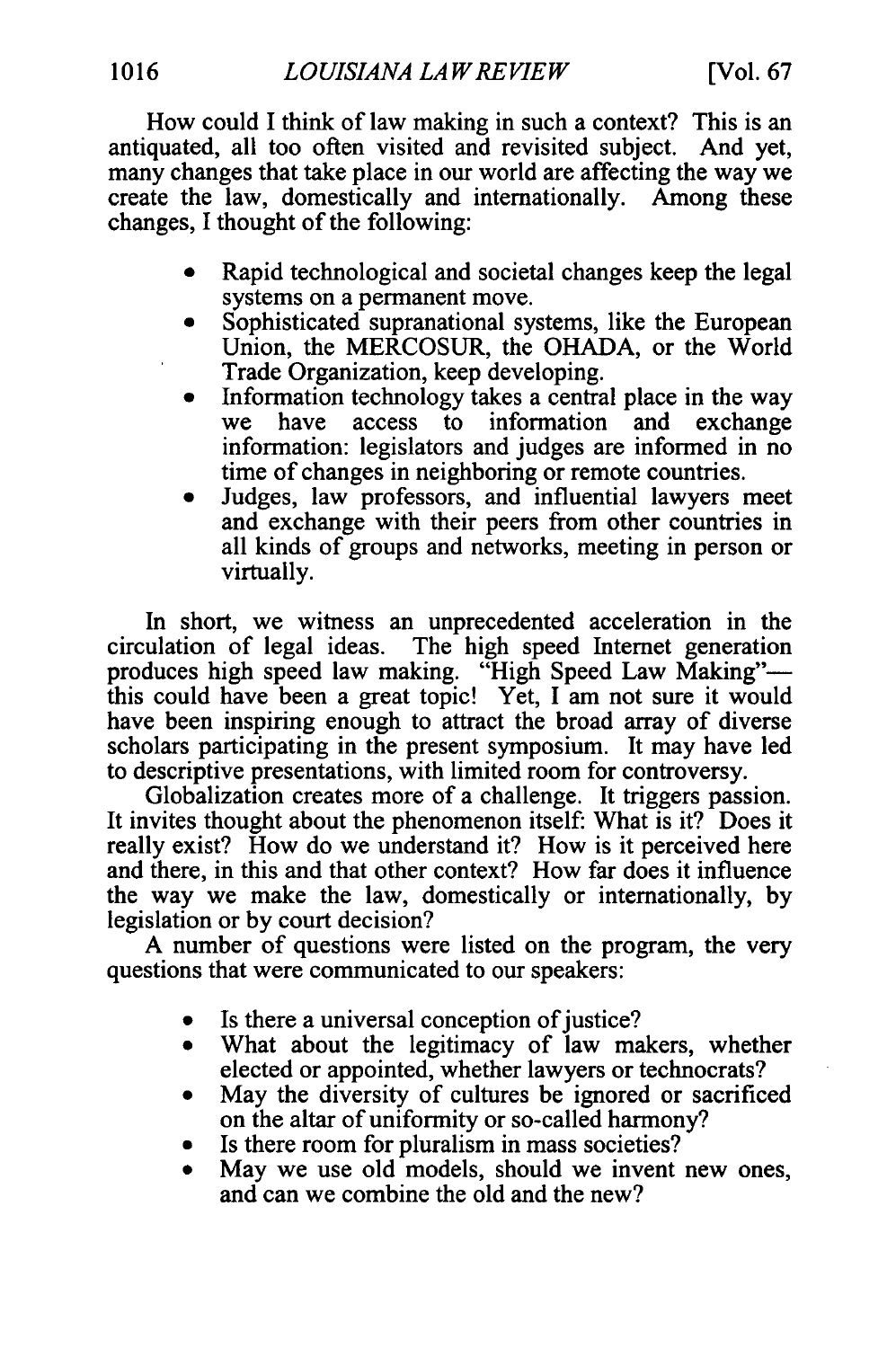Many other questions came up in the papers and during the debates, sometimes questioning the very concept of globalization. Does globalization really exist? This is a dangerous question: If the answer is no, this symposium may make little sense. Actually, it may make sense if globalization is shown to be a misconception, or even a fraud!

Another question relates to the wording of the title of the symposium and present issue. Do the words "global world" mean anything at all?

French speakers would say that "global world" is a tautology: The French use the term *mondialisation* rather than *globalisation.* The words *un monde mondialisé* do not make any sense!

Actually, global means "spherical," and we know that the world is a sphere. Yet, this is rather recent knowledge. When the first Europeans settled on this continent, many people still believed that the world was flat. Exactly five hundred years ago, in 1507, a group of cartographers (including Martin Waldseemüller) working for the Duke of Lorraine in a monastery in Saint Di6, near Strasbourg, drew the first map ever featuring the American continent, with the name America on it, and an ocean on its western and then unclear boundary, separating America from Asia. Most magnificent globes were to be produced in the decades to come, featuring a yet incomplete world, with large areas designated *terra incognita,* monsters in the seas, and a full continent missing until the discovery of Australia in the seventeenth century. On the scale of world history, this was yesterday, and this may yet be tomorrow on some parts of the globe.

Global also means "comprehensive." It is true that today, we may have at least the illusion of a comprehensive vision of the world, when we look at satellite pictures with the clouds seen from above, when we read statistics as to the number of people, trees, mammals, birds, natural resources, gross domestic products, and so forth. Every square inch of the globe can be observed from the satellites. We can assess the volume of water or ice on the earth, the temperatures in different zones. Demography helps us to figure out the evolution of populations, climatology makes scenarios on how the inhabitable zones are going to evolve and where deserts are going to expand. We can locate every event or phenomenon on the surface. Our globe is sometimes represented as hollow, which is a subtle way of hiding the inside, the unseen, leaving it to our imagination. In the past, one imagined the world. Today, one grasps a perception of a global reality, with the illusion that we may know everything.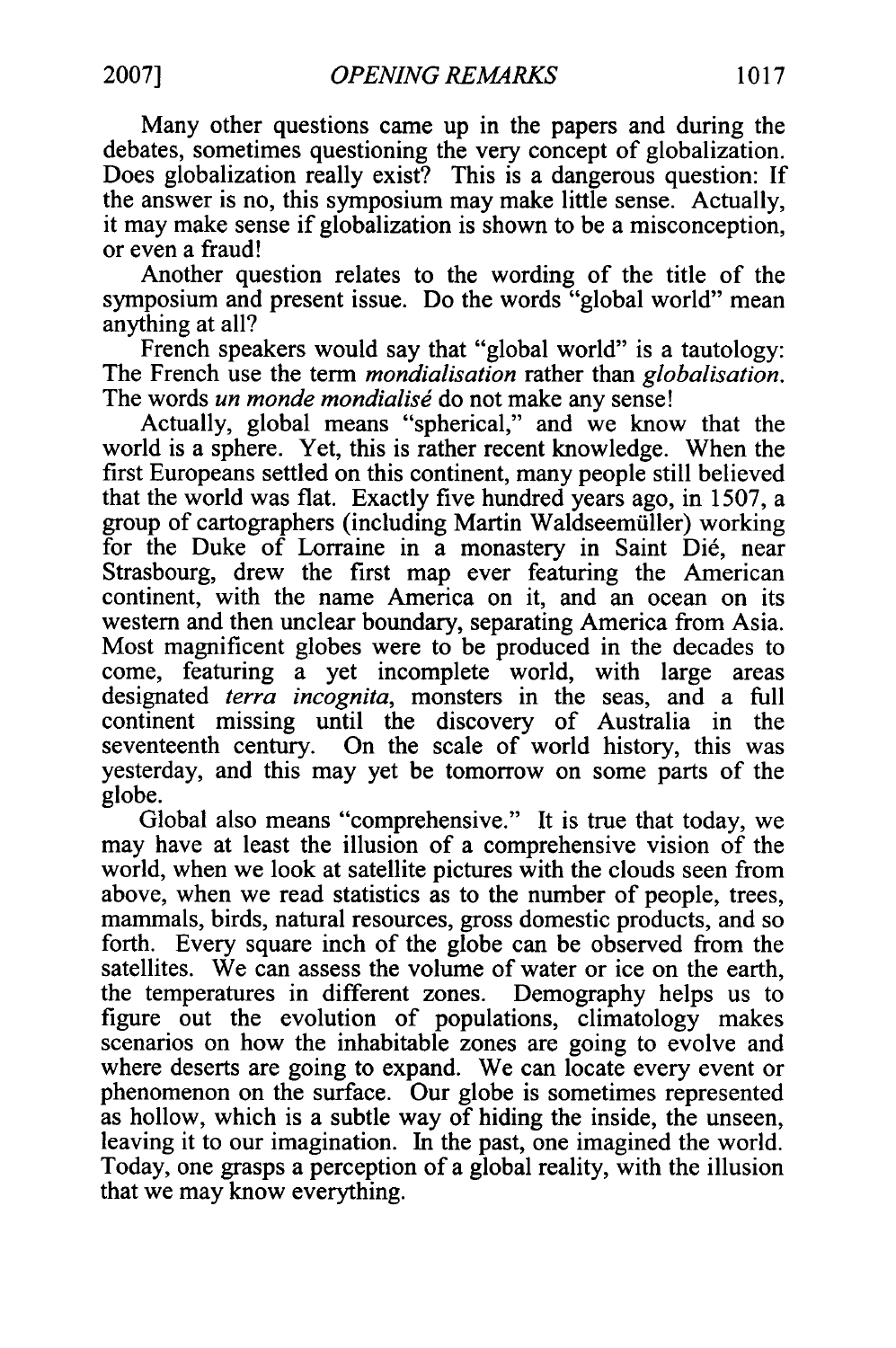Global also means "worldwide," and here we meet the truism, and even the tautology. Worldwide trade, world economy, world banking: The ghost of a world law appears in the annual reports of the World Bank.

What is the part of reality, the part of ideology, in all that? What is hiding behind these words? Is it the triumph of the capitalistic system, based on a free global trade? What is the impact on social reality?

Certainly, there are some realities that may be described with the word "globalization." We may travel around and across the world many more times in a lifetime than ever before. We are constantly informed of events happening thousands of miles away. Millions of us communicate worldwide over the Internet, and this on an everyday basis.

We develop the impression that there are fewer and fewer differences between peoples of different races and regions. The development of human rights strengthens this impression. Young American people, when fortunate enough to travel, may feel that they are not very different from the youngsters they meet in London or in Madrid, in Rio or in Singapore, in Tokyo or in Shanghai, and with whom they communicate in English. All these young people from various continents may feel they are more similar than they are to their own grandparents or ancestors. All wear jeans and drink dark soda, use cell phones and surf on the World Wide Web, at least the more privileged. Others share in common the sad reality of misery, a downside of globalization.

Here comes the fundamental question of identity: We share a common identity; we are all human beings. Yet, we have multiple dimensions, multiple identities. This makes everyone unique, complex, and irreplaceable. The big challenge of our time may be to reconcile these multiple identities, to reconcile universality and diversity. The world cannot exist without diversity. We are warned against the dangers of the disappearance of vegetal and animal species, which may be a threat to the survival of our own species.

All this may also apply to our laws. There is a strong trend towards harmonization and unification, be it at a worldwide level (e.g., the World Trade Organization) or more regional level (e.g., the European Union). This causes some reactions: Why should we change and have to do like all others? What's wrong with our way of doing things?

The Americans themselves have a deep understanding of the need for diversity, at least for domestic affairs. In the United States, federalism operates in such a way as to preserve vast zones of autonomy to the individual states, with one legal system in each